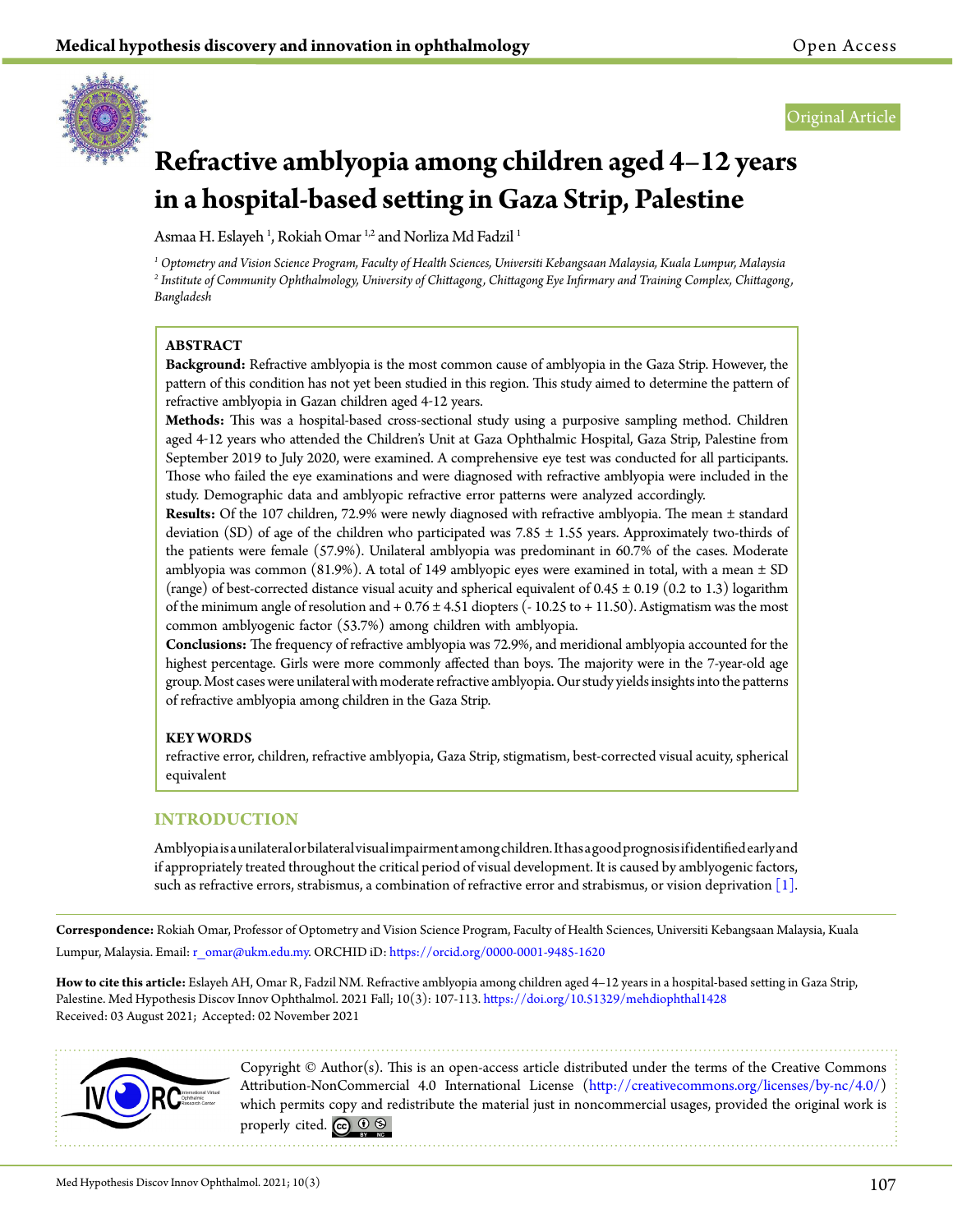Refractive amblyopia can be isometropia or anisometropia. Anisometropic amblyopia is the most common cause of amblyopia [\[2\]](#page-6-1). Anisometropic amblyopia is unlikely to be identified by parents, as the children do not complain of blurred vision and the eye appears normal, with no eye deviation as seen in strabismic amblyopia [\[2–4\]](#page-6-1). Anisometropic amblyopia occurs when there is a difference in the refractive error between the eyes. Isoametropic amblyopia develops when there is a bilateral reduction in visual acuity, normally resulting from an uncorrected refractive error that is equally high in both eyes  $[1, 2, 4]$ . The efficacy of amblyopic treatment is influenced by age; therefore, early detection is recommended, and vision screening has proven to be an effective method in this respect  $[5, 6]$ .

In an 8-year review of the records of 33,183 patients, in the age range of 0-80 years, from Hebron, Palestine, refractive error was the most common eye disease, occurring in 26% of individuals. This condition was statistically significantly more frequent among the 5–9- and 10–19-year age group. Strabismus and amblyopia accounted for 6% of cases, which were more common among children aged 5–9 years [\[7\]](#page-6-3). In a cross-sectional study on vision screening programs for Palestinian preschool children aged 3–5 years in Nablus city, both anisometropia and significant refractive errors were the main causes of amblyopia [\[8\]](#page-6-4). Awad et al. reported amblyopia as the most common cause of low vision in children less than 6 years old [\[9\].](#page-6-5) These findings underline the importance of an in-depth investigation to understand the pattern of amblyopia and low vision in children in this region, as it would allow an intervention program to be proposed and implemented.

Despite the current understanding, vision screening in the Gaza Strip is carried out in school only at the age of 7 years, i.e., at Standard 1, which is equivalent to Grade 2 in the US school system. There is no vision screening program for preschool children in this region. This leads to late detection, and consequently, poor prognosis for amblyopia cases among Gazan children. Hence, a comprehensive study is required to improve understanding of the pattern of refractive amblyopia among Gazan children. Therefore, this study aimed to determine the refractive amblyopia pattern at a government hospital among Gazan children aged between 4-12 years old. Suggestions on a comprehensive approach to refractive amblyopia treatment as part of the eye and vision care services in the Gaza strip can occur when the refractive amblyopia pattern among Gazans is understood. Furthermore, a reliable and affordable treatment for this condition can ensure that Gazan children have better vision to facilitate their capacity for learning and performing daily activities.

### **METHODS**

This cross-sectional study was conducted from September 2019 to July 2020, within COVID-19 standard operating procedures, at Gaza Ophthalmic Hospital, Gaza Strip, Palestine. The study was conducted in accordance with the tenets of the Declaration of Helsinki. The Department of Health Research and Human Resource Development, Ministry of Health, Gaza Strip, Palestine, and Palestinian Health Research Council provided approval for this study (Number: PHRC/HC/655/). The Secretariat for Research and Ethics, Universiti Kebangsaan Malaysia, approved the study with REF NO: PPI/111/8/JEP-2020-183. The protocols of the study were explained to the parents, and informed consent was obtained before enrolment of the children in the study. Participation by the children was on a volunteer basis. The inclusion criteria were an age between 4 and 12 years and a diagnosis of refractive amblyopia. Uncooperative children, children who had previously undergone surgery, or who had any ocular pathologies, were excluded from the study. The sampling method was purposive.

All the participants underwent comprehensive eye tests and examinations. At the first visit, the children underwent distance visual acuity test using the Snellen illiterate E chart, auto-refractometer test (Auto Ref/ Keratometer ARK-1a; Nidek Co., Ltd., Gamagori, Aichi, Japan), squint assessment, and cycloplegic refraction by optometrists. Thereafter, an ophthalmologist performed a comprehensive ocular examination. One week later, a post-mydriatic test was conducted, and spectacles were prescribed to the children as needed. After 4 weeks of spectacle adaptation, visual acuity was reviewed at the third visit. If the child still had an absolute reduction in visual acuity ≥ 6/9 in either one or both eyes, the child was diagnosed with refractive amblyopia. Information was collected and tabulated for this study. Subsequently, the child was referred for appropriate patching treatment by an optometrist; a description of this treatment is beyond the scope of this study.

The severity of amblyopia was defined based on the protocol of Amblyopia Treatment Studies (ATSs), implemented by the Pediatric Eye Disease Investigator Group (PEDIG) [\[10, 11\]](#page-6-6) as follows: mild amblyopia is 6/7.5 (20/25) to 6/9 (20/30), moderate amblyopia is 6/12 (20/40) to 6/24 (20/80), and the severe amblyopia is 6/30 (20/100) to 6/120 (20/400). Anisometropic amblyogenic factors were set as hyperopia > 1.00 D, myopia > 3.00 D and astigmatism > 1.50 D, while isometropic amblyogenic factors were hyperopia > 5.00 D, myopia > 8.00 D, and astigmatism  $> 2.50$  D [\[12\].](#page-6-7) Data collected included patient demographics and all eye test findings. Statistical analysis was performed using IBM SPSS Statistics for Windows (version 22.0; IBM Corp., Armonk,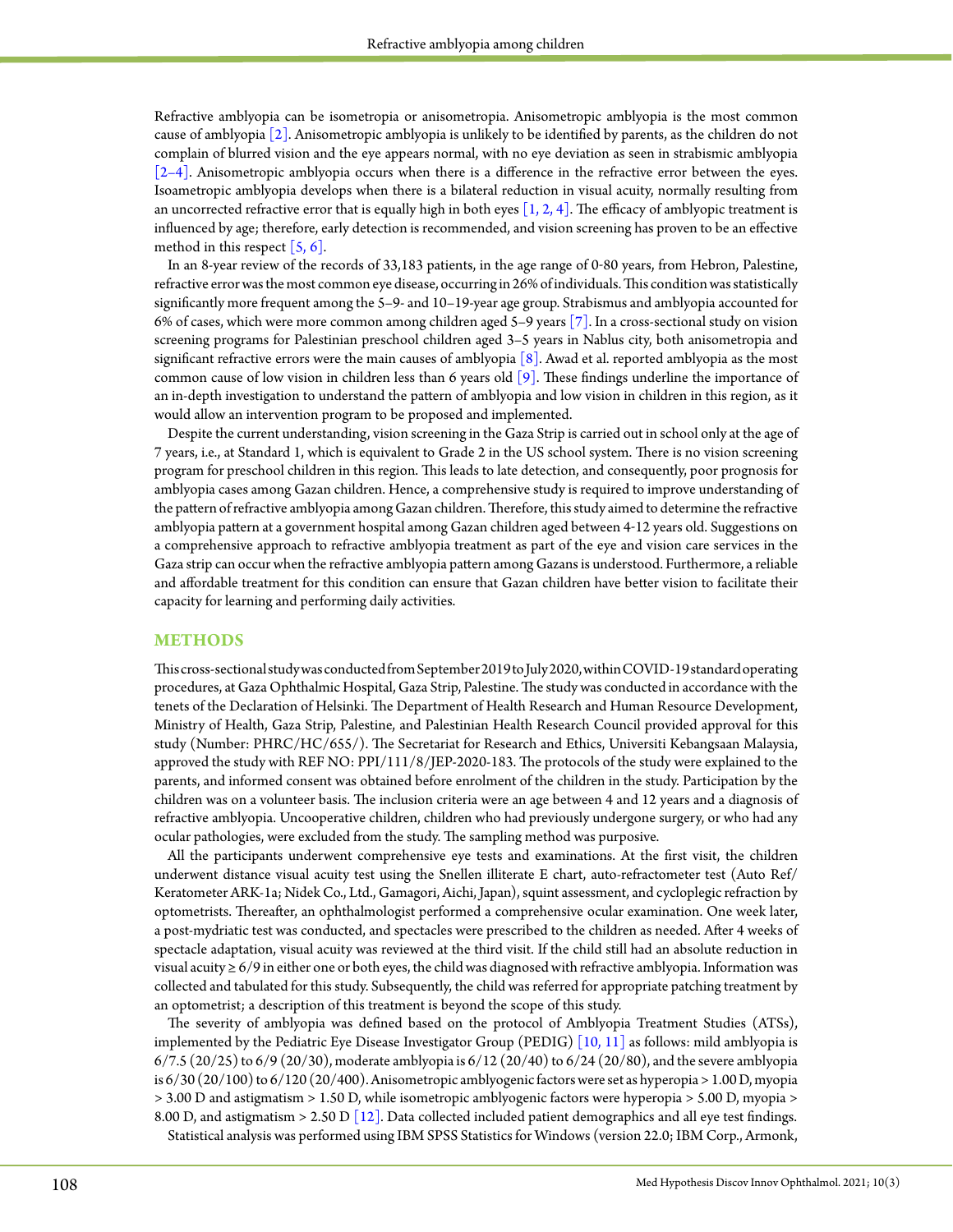NY, USA). Statistical analysis was done in two parts, namely descriptive statistics and inferential statistics. For the descriptive statistics, demographic data for age, and gender along with the clinical profile were reported. In addition, the mean, and standard deviation (SD) values were also reported, where applicable. This is presented in the form of tables. The Shapiro–Wilk test for normality were adopted. Statistical significance was set at *P* < 0.05.

#### **RESULTS**

A total of 107 children (149 amblyopic eyes) fulfilling the inclusion criteria were enrolled. [Table 1](#page-2-0) presents the demographic information of the children. Data were normally distributed, and a parametric test was used for further analysis. The mean  $\pm$  SD (range) of age group of the amblyopic children was 7.85  $\pm$  1.55 years old (4-12 years old). The majority (41.1%) of them were aged 7 years. Of the 107 children who participated, 62 (57.9%) were girls, and the remainder was boys. Of the 107 children, 72.9% were new amblyopic cases who had not received any prior treatment, and needed prescription spectacles. The remainder had prescription spectacles and underwent patching treatment for the first time.

Unilateral amblyopia was more common than bilateral amblyopia (65 cases, 60.7 % versus 42 cases, 39.3 %). Children with bilateral amblyopia were significantly younger, with a mean  $\pm$  SD of age of 7.1  $\pm$  1.4 years, than unilateral cases, with a mean ± SD of age of 7.9 ± 1.7 years (*P* < 0.05). Among the patients with unilateral amblyopia, amblyopia was more common in the left eye (38 cases, 58.5%). Anisometropic amblyopia was present in 62.2% of the cases. The mean  $\pm$  SD (range) of uncorrected distance visual acuity (UCDVA) was 0.73  $\pm$  0.27 logMAR (0.3 to 1.5 logMAR), while the mean  $\pm$  SD (range) of best-corrected distance visual acuity (BCDVA) was 0.45  $\pm$  0.19 logMAR (0.2 to 1.3 logMAR). Demographic information, UCDVA, and baseline BCDVA are shown in [Table](#page-2-0) 1.

[Table 2](#page-3-0) shows the amblyopic severity levels in 149 eyes according to the BCDVA achieved by the participants. Moderate amblyopia was the most common (81.9%), followed by severe amblyopia (13.4%) and mild amblyopia (4.7%). As our study focused only on refractive amblyopia, we found three amblyogenic factors [\(Table 3](#page-3-1)). The most common factor was astigmatism (53.7 %), followed by hyperopia (30.9 %), and myopia (15.4 %). [Table](#page-3-1) 3 shows the mean  $\pm$  SD of the dioptric power by refractive error type.

According to the axis, among the astigmatic eyes (80 eyes), with-the-rule astigmatism (WTR) was the most

| Category                               | <b>Description</b>     |       | $\mathbf{n}(\%)$                 |                                  |                                  |                                  |
|----------------------------------------|------------------------|-------|----------------------------------|----------------------------------|----------------------------------|----------------------------------|
| Age (y), $n = 107$                     | 4                      |       | 2(1.9)                           |                                  |                                  |                                  |
|                                        | 5                      |       | 6(5.6)                           |                                  |                                  |                                  |
|                                        | 6                      |       | 14(13.1)                         |                                  |                                  |                                  |
|                                        | 7                      |       | 44(41.1)                         |                                  |                                  |                                  |
|                                        | 8                      |       | 14(13.1)                         |                                  |                                  |                                  |
|                                        | 9                      |       | 11(10.3)                         |                                  |                                  |                                  |
|                                        | 10                     |       | 11(10.3)                         |                                  |                                  |                                  |
|                                        | 11                     |       | 2(1.9)                           |                                  |                                  |                                  |
|                                        | 12                     |       | 3(2.8)                           |                                  |                                  |                                  |
| Gender, $n = 107$                      | Male / Female          |       | 45(42.1)/62(57.9)                |                                  |                                  |                                  |
| Amblyopia, $n = 107$                   | Unilateral / Bilateral |       | 65(60.7)/42(39.3)                |                                  |                                  |                                  |
| <b>Visual acuity</b><br>$n = 149$ eyes | logMAR                 | Meter | $OD, n = 69$                     |                                  | $OS, n = 80$                     |                                  |
|                                        |                        |       | <b>UCDVA</b><br>$\mathbf{n}(\%)$ | <b>BCDVA</b><br>$\mathbf{n}(\%)$ | <b>UCDVA</b><br>$\mathbf{n}(\%)$ | <b>BCDVA</b><br>$\mathbf{n}(\%)$ |
|                                        | 1.3                    | 6/120 | 6(8.7)                           | 1(1.4)                           | 6(7.5)                           | 0(0.0)                           |
|                                        | 1.2                    | 6/95  | 0(0.0)                           | 0(0.0)                           | 2(2.5)                           | 0(0.0)                           |
|                                        | 1.1                    | 6/75  | 5(7.2)                           | 0(0.0)                           | 1(1.3)                           | 0(0.0)                           |
|                                        | 1.0                    | 6/60  | 8(11.6)                          | 2(3.0)                           | 13(16.3)                         | 1(1.3)                           |
|                                        | 0.9                    | 6/48  | 0(0.0)                           | 0(0.0)                           | 0(0.0)                           | 0(0.0)                           |
|                                        | 0.8                    | 6/38  | 4(5.8)                           | 3(4.3)                           | 10(12.5)                         | 10(12.5)                         |
|                                        | 0.7                    | 6/30  | 8(11.6)                          | 3(4.3)                           | 9(11.2)                          | 1(1.3)                           |
|                                        | 0.6                    | 6/24  | 14(20.3)                         | 4(5.8)                           | 17(21.2)                         | 10(12.5)                         |
|                                        | 0.5                    | 6/19  | 18(26.1)                         | 13(18.8)                         | 14(17.5)                         | 14(17.5)                         |
|                                        | 0.4                    | 6/15  | 4(5.8)                           | 10(14.5)                         | 5(6.2)                           | 11(13.8)                         |
|                                        | 0.3                    | 6/12  | 2(2.9)                           | 30(43.5)                         | 3(3.8)                           | 29(36.2)                         |
|                                        | 0.2                    | 6/9.5 | 0(0.0)                           | 3(4.3)                           | 0(0.0)                           | 4(5.0)                           |
|                                        | 0.1                    | 6/7.5 | 0(0.0)                           | 0(0.00)                          | 0(0.0)                           | 0(0.0)                           |
|                                        |                        |       |                                  |                                  |                                  |                                  |

<span id="page-2-0"></span>Table 1. Demographic characteristics and visual information of the refractive amblyopic children aged 4-12 years in Gaza strip

**Abbreviations: y, years; n, number; %, percentage; OD, right eye; OS, left eye; logMAR, logarithm of the minimum angle of resolution; UCDVA, uncorrected distance visual acuity; BCDVA, best-corrected distance visual acuity.**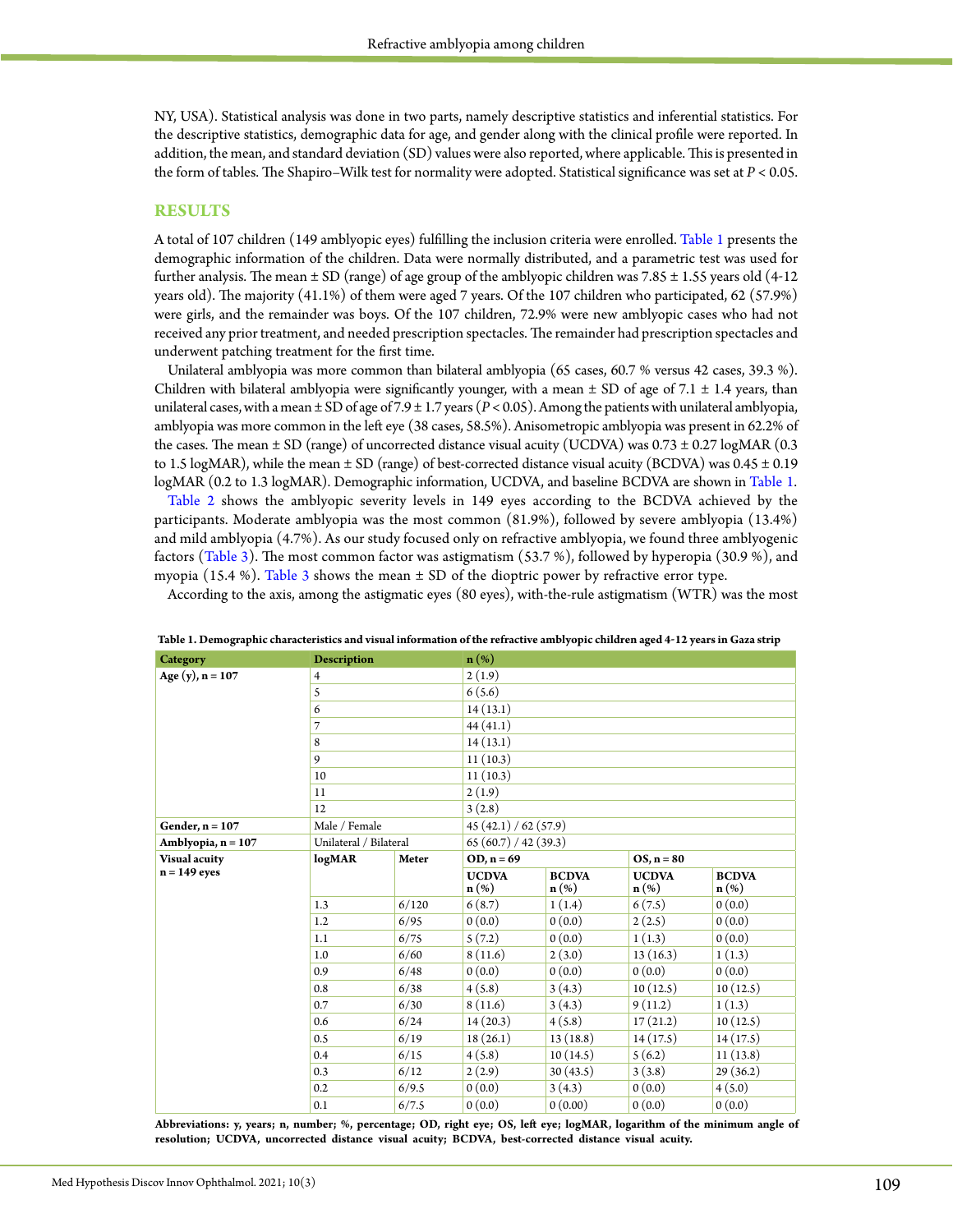|                          | <b>BCDVA</b> | $n = 149$ eyes   | <b>Severity of Amblyopia</b> |
|--------------------------|--------------|------------------|------------------------------|
| logMAR                   | <b>Meter</b> | $\mathbf{n}(\%)$ | $\mathbf{n}(\%)$             |
| 1.3                      | 6/120        | 1(0.7)           | Severe amblyopia             |
| 1.2                      | 6/95         | 0(0.0)           |                              |
| 1.1                      | 6/75         | 0(0.0)           | $20(13.4\%)$                 |
| 1.0                      | 6/60         | 3(2.0)           |                              |
| 0.9                      | 6/48         | 0(0.0)           |                              |
| 0.8                      | 6/38         | 12(8.0)          |                              |
| 0.7                      | 6/30         | 4(2.7)           |                              |
| 0.6                      | 6/24         | 14(9.4)          | Moderate amblyopia           |
| 0.5                      | 6/19         | 28(18.8)         |                              |
| 0.4                      | 6/15         | 21(14.1)         | 122 (81.9%)                  |
| 0.3                      | 6/12         | 59(39.6)         |                              |
| 0.2                      | 6/9.5        | 7(4.7)           | Mild amblyopia               |
| 0.1<br><b>STATISTICS</b> | 6/7.5        | 0(0.0)<br>$-$    | 7(4.7%)                      |

<span id="page-3-0"></span>Table 2. Distribution of level of amblyopic severity according to eyes with best-corrected distance visual acuity among 4-12 years**old children in the Gaza Strip**

**Abbreviations: n, number; %, percentage; logMAR, logarithm of the minimum angle of resolution; BCDVA, best-corrected distance visual acuity.**

<span id="page-3-1"></span>

| Type of refractive error, $n$ (%) | Level of severity                               | <b>Eyes</b><br>$\mathbf{n}(\%)$ | Power $(D)$<br>$Mean \pm SD$ |
|-----------------------------------|-------------------------------------------------|---------------------------------|------------------------------|
| <b>Astigmatism</b><br>80(53.7)    | Low Astigmatism<br>$(-0.50 D to - 1.00 D)$      | 0(0.0)                          | $\qquad \qquad \blacksquare$ |
|                                   | Moderate Astigmatism<br>$(-1.25 D to - 2.50 D)$ | 19(23.7)                        | $-2.30 \pm 0.37$             |
|                                   | High Astigmatism<br>$(-2.75 D to - 5.00 D)$     | 61(76.3)                        | $-3.65 \pm 0.62$             |
|                                   | <b>Total</b>                                    | 80 (100)                        | $-3.33 \pm 0.81$             |
| Hypermetropia<br>46(30.9)         | Low Hyperopia<br>$(+0.50 D to + 2.99 D)$        | 4(8.7)                          | $+2.03 \pm 0.65$             |
|                                   | Moderate Hyperopia<br>$(+3.0 D to < +6.0 D)$    | 27(58.7)                        | $+4.32 \pm 0.80$             |
|                                   | High Hyperopia<br>$(2 + 6.0D)$                  | 15(32.6)                        | $+7.34 \pm 1.75$             |
|                                   | Total                                           | 46(100)                         | $+5.12 \pm 2.05$             |
| Myopia<br>23(15.4)                | Low Myopia<br>$(-0.50 D to - 2.99 D)$           | 3(13)                           | $-2.10 \pm 0.14$             |
|                                   | Moderate Myopia<br>$(-3.00 D to - 5.99 D)$      | 7(30.4)                         | $-4.18 \pm 0.77$             |
|                                   | High Myopia<br>$(2 - 6.00 D)$                   | 13(56.5)                        | $-7.71 \pm 0.91$             |
|                                   | <b>Total</b>                                    | 23(100)                         | $-5.90 \pm 2.34$             |

 **Abbreviations: n, number; %, percentage; power, dioptric power of refractive error D, diopter; SD, standard deviation.**

<span id="page-3-2"></span>

| Eye       | $\mathbf{n}(\%)$ | $SE(D)$ , Mean $\pm SD$ (Range)              |
|-----------|------------------|----------------------------------------------|
| <b>OD</b> | 69(46.3)         | $+0.1 \pm 4.62$ (-9.50 to +11.50)            |
| <b>OS</b> | 80(53.7)         | $+1.33 \pm 4.36 (-10.25 \text{ to } +11.50)$ |
| Total     | 149(100)         | $+0.76 \pm 4.51 (-10.25 \text{ to } +11.50)$ |

 **Abbreviations: n, number; %, percentage; OD, right eye; OS, left eye; SE, spherical equivalent; D, diopter; SD, standard deviation.**

common type (66 eyes, 82.5%), followed by oblique astigmatism (14 eyes, 17.5%). None of the children had against the rule astigmatism. Furthermore, according to refractive error classification, mixed astigmatism (MA) was the most common type (27 eyes, 33.8%), followed by compound hyperopic astigmatism (25 eyes, 31.3%), compound myopic astigmatism (12 eyes, 15%), simple myopic astigmatism (12 eyes, 15%), and simple hyperopic astigmatism (4 eyes, 5%).

Among the 149 amblyopic eyes, the mean ± SD of spherical equivalent (SE) was + 0.76 ± 4.51 D. Of these, 46.3% were right eyes with the mean SD of SE of  $+ 0.1 \pm 4.62$  D, whereas the majority were on the left eye (53.7%) with a mean  $\pm$  SD of SE of + 1.33  $\pm$  4.36 D. [Table](#page-3-2) 4 shows the mean  $\pm$  SD (range) of the SE of the right and left eyes.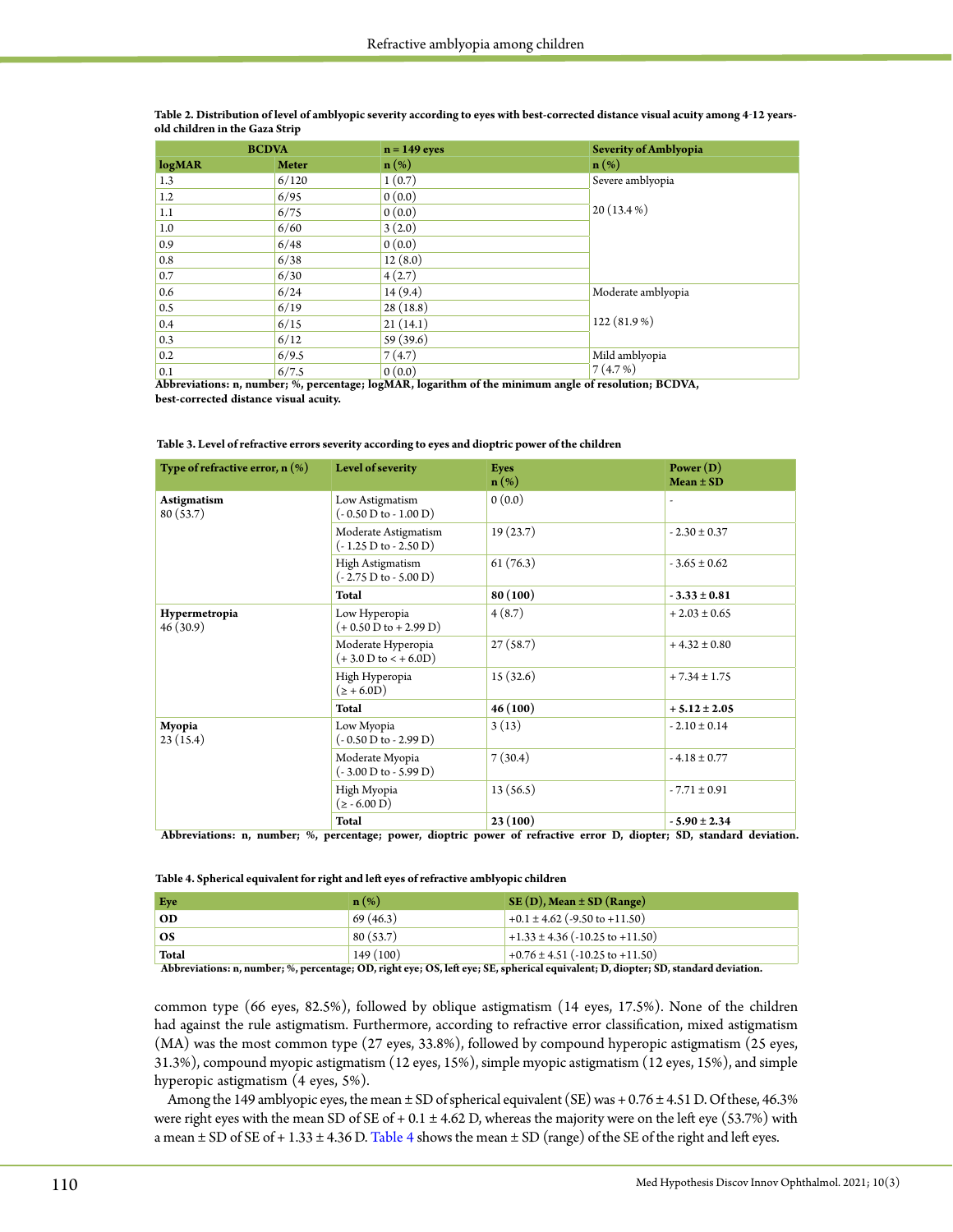#### **DISCUSSION**

The frequency of refractive amblyopia in this study was 72.9% among treatment-naïve Gazan children aged 4-12 years. These findings suggest that the majority of children who attended the clinic were newly diagnosed with refractive amblyopia. Furthermore, refractive error was a high-risk factor for amblyopic children who attended the hospital-based referral center in Gaza. Hence, good refractive services must be provided together with amblyopic therapy.

A population-based study of 226 patients with strabismus in the Gaza Strip revealed moderate and higher degree hypermetropia as the most common refractive error, mostly in esotropia. Mild WTR astigmatism was the most common type of astigmatism  $\left[13\right]$ . A retrospective review of 1,675 patients who attended the eye clinic of the Jordanian Field Hospital in the Gaza Strip over the period of 1 year revealed refractive errors as the most common ocular disease, accounting for 19% of cases. Refractive error with the need for spectacle correction was the most common presenting disorder in young patients  $[14]$ . Our study indicates a high frequency of refractive errors in this region. A hospital-based study by Banayot revealed that 26% of the cases had refractive errors. In contrast to our study, his study was an 8 years' retrospective review of 33,183 patients' records over a wide age range of 0‒80 years at St John Eye Tertiary Hospital, Hebron, Palestine. Strabismus and amblyopia accounted for only 6% of cases and were more common among children aged 5–9 years [\[7\].](#page-6-3) These findings reinforce that refractive error is one of the risk factors for amblyopia among children in Palestine. In another hospital-based study at St. John Eye Hospital, the same author reviewed 1,102 records of patients aged < 16 years over a period of 1 year. Similar to his previous study in the same hospital, refractive error was the most common ocular disease, accounting for 31.6% of cases, while the third most common was strabismus and amblyopia  $(13.8\%)$  [\[15\]](#page-6-10). The mean age of children seeking eye care was slightly lower (7.14 years) than in our study, where the mean age was 7.85 years. In that study, the age group of 0-5 years was the largest group seeking eye care [\[15\].](#page-6-10) In our study, the age group of the 7-year-old was the largest. These differences are likely due to the different objectives of each study. Nevertheless, based on the previous findings and the current study, we can infer that an initial vision screening program is critical for early detection of amblyopia in the Gaza Strip region.

When considering the types of refractive amblyopia, we found that meridional amblyopia accounted for the highest percentage, followed by hyperopic amblyopia and myopic amblyopia. Among the astigmatic eyes, WTR was the most common type (82.5%) based on the axis, while MA was the most common type (33.8%) according to the classification of refractive errors. Similarly, Sapkota et al. reported that the majority of the participants had astigmatic amblyopia  $(59.2%)$  [\[16\]](#page-6-11). However, in a school-based population study, Amer and Tarshawi discovered that manifest hypermetropia was the most common type of refractive error, followed by astigmatism, in children between 7 years old or Standard 1 equivalent to Grade 2 and 12 years old or Standard 6 equivalent to Grade 7 in the Gaza Strip. Similar to our study, the most common type of astigmatism was WTR astigmatism [\[17\].](#page-6-12) Another study, by Al-Haddad et al., also concluded that hyperopia was the main cause (54%) of refractive amblyopia, followed by astigmatism and myopia. However, refractive amblyopia was more prevalent in children aged 3–7 years, while strabismic amblyopia was common in the younger age group  $\left($  < 3 years)  $\left[18\right]$ . In a population-based study on the prevalence of amblyopia in Mashhad, Iran, anisometropic amblyopia, and isoametropic amblyopia were the first and second most common factors, respectively. MA was the most prevalent subtype of refractive error among amblyopic childre[n \[19\].](#page-6-14) Interestingly, we found that 81.9% of the patients in our study had moderate refractive amblyopia. The UCDVA (mean ± SD) was 0.73 ± 0 .27 logMAR, while the BCDVA was 0.45 ± 0.19 logMAR, which still put the children in the moderate category of refractive amblyopia following prescription of spectacles. Rajavi et al. [\[20\]](#page-6-15) found that the majority (93.4%) of their children also fell in the category of moderate refractive amblyopia with a BCDVA range from 0.3 to 0.7 logMAR  $[20]$ . However, in Egypt, severe refractive amblyopia was reported at a higher rate  $(57.1\%)$  than mild to moderate refractive amblyopia [\[21\].](#page-6-16)

In this study, we found that the majority of patients (41.1%) were diagnosed with refractive amblyopia at the age of 7 years. Based on age, these children had already passed the critical period of visual development. Therefore, these children were exposed to a higher risk of treatment failure. Previous studies have recommended that patching therapy could be more effective if applied at a younger ag[e \[22-24\].](#page-6-17) In terms of laterality, in our study, unilateral amblyopia was significantly more common (65 cases, 60.7%), particularly in the older age group, than bilateral amblyopia. The majority of unilateral amblyopic cases involved the left eye (58.5%). Our study was in agreement with a study conducted in Iran, where 64.3% of the children had unilateral amblyopia, even though that study investigated a 7-12-year-old group. The difference between the right (56.5%) and left eyes (43.5%) in the prevalence of amblyopia was not significant [\[20\]](#page-6-15). For the refractive bilateral amblyopia cases identified among our children, spectacle treatment may yield a good prognosis, according to a previous study  $[25]$ . Our findings further suggest that the visual impairment experienced by children in the Gaza Strip may be missed or unrecognized by parents.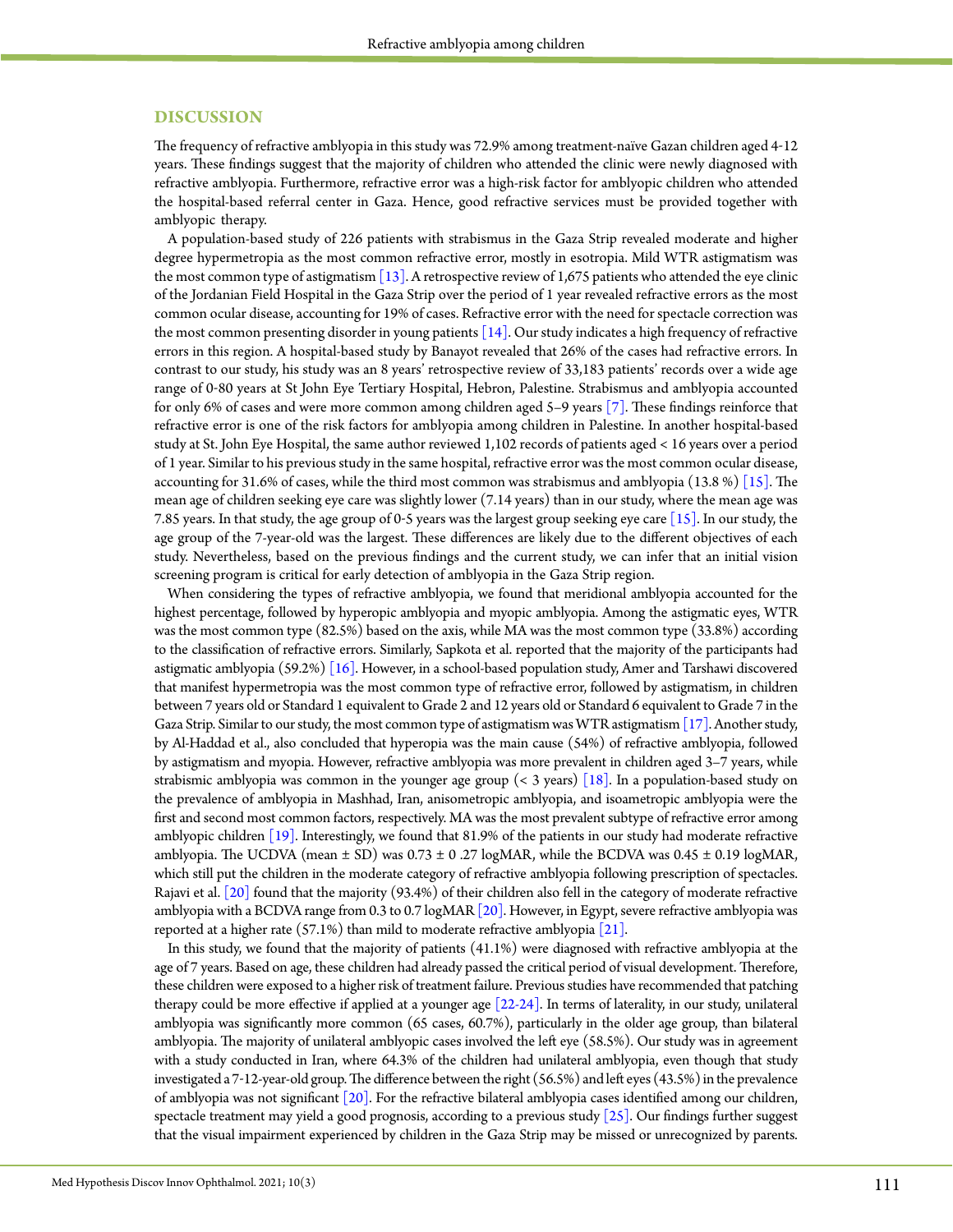Hence, most of the cases seen in our study were new, and they had not received any prior treatment.

In terms of gender, our study showed that girls (57.9%) were affected more than boys. However, Sapkota et al. found that it was more common in boys [\[16\]](#page-6-11). Therefore, further investigations are required. A possible explanation may be related to cultural practice in Palestinian society, where girls seek eye care at the primary unit, as opposed to boys. However, in a multi-country refractive error study of 39,321 children aged 5-15 years, the prevalence of amblyopia was not associated with gende[r \[26\].](#page-6-19)

Refractive amblyopia patterns seem to vary between the current and previous studies  $[16-18, 20, 21]$  $[16-18, 20, 21]$  $[16-18, 20, 21]$  $[16-18, 20, 21]$  $[16-18, 20, 21]$ . These include the most common types, severity, laterality, level of vision, age, and gender distribution of refractive amblyopia in the Gaza Strip region. Hence, these findings indicate that uncorrected refractive error remains a high-risk factor for the development of refractive amblyopia in children, regardless of the pattern. Refractive amblyopia is avoidable, and an early vision screening program can alleviate this issue [\[27\],](#page-6-20) particularly in the Gaza Strip. Possible reasons for challenges faced for the high frequency of refractive amblyopia cases among children in the Gaza Strip include that the children did not complain of blurry vision. The parents were not aware that their children had blurred vision, as refractive amblyopia signs and symptoms are not visible as are those of strabismus amblyopia, where the parents can notice the deviated eye  $\lceil 2-4 \rceil$ . Hence, a comprehensive vision screening program is recommended at preschool age or at 4‒6 years of age. In collaboration with other stakeholders, the Health Ministry can implement an awareness program on uncorrected refractive error and amblyopia. Previous studies have shown the effectiveness of conducting vision screening at an early age [\[27-30\].](#page-6-20)  Good vision will enable children to do better in school and can facilitate teaching and learning [\[31](#page-6-21), [32\].](#page-6-22)

Although this was a cross-sectional study, the data collected were normally distributed; therefore, the findings can be used for comparison with other hospital-based population studies. It is hoped that this study will create awareness among policymakers, particularly in the Gaza Strip, to design and implement comprehensive vision screening programs for children as young as 4 years of age. In addition, the actual prevalence and incidence estimation of Gazan children aged 4–12 years is recommended for a population-based study in future. The Amblyopia Database Registry can be established. This can form part of the Prevention of Avoidable Blindness Movement, to ensure the sustainability of the program. The Amblyopia Database can also provide information to health workers. Furthermore, educational materials on uncorrected refractive error and amblyopia can be developed and provided to the public to improve awareness. Research, development, and better treatment for amblyopic children can also be provided with information available from the Amblyopia Database.

# **CONCLUSIONS**

The frequency of refractive amblyopia was 72.9%. The predominant age group was 7 years old. Anisometropic amblyopia and moderate amblyopia were also common (62.2% and 81.9%, respectively). Astigmatism is the most common amblyogenic factor. Development of an early vision screening program is highly recommended, and should be accompanied by appropriate treatment options to be applied early, before school age. With a better understanding of refractive amblyopia patterns among the Gazan society, a comprehensive approach, particularly refractive amblyopia prevention programs, such as preschool vision screening programs and management, can be recommended as part of the eye and vision care services provided by the government hospital in the Gaza Strip.

#### **ETHICAL DECLARATIONS**

**Ethical approval:** The Department of Health Research and Human Resource Development, Ministry of Health, Gaza Strip, Palestine, and Palestinian Health Research Council provided approval for this study (Number: PHRC/HC/655/). The Secretariat for Research and Ethics, Universiti Kebangsaan Malaysia, approved the study with REF NO: PPI/111/8/JEP-2020-183. This study also followed the tenets of the Declaration of Helsinki. The protocols of the study were explained to the parents, and informed consent was obtained before enrolment of the children in the study. Participation by the children was on a volunteer basis. **Conflict of interests:** None.

#### **FUNDING**

**None.**

# **ACKNOWLEDGEMENTS**

We would like to thank all participants for their support in completing this project.